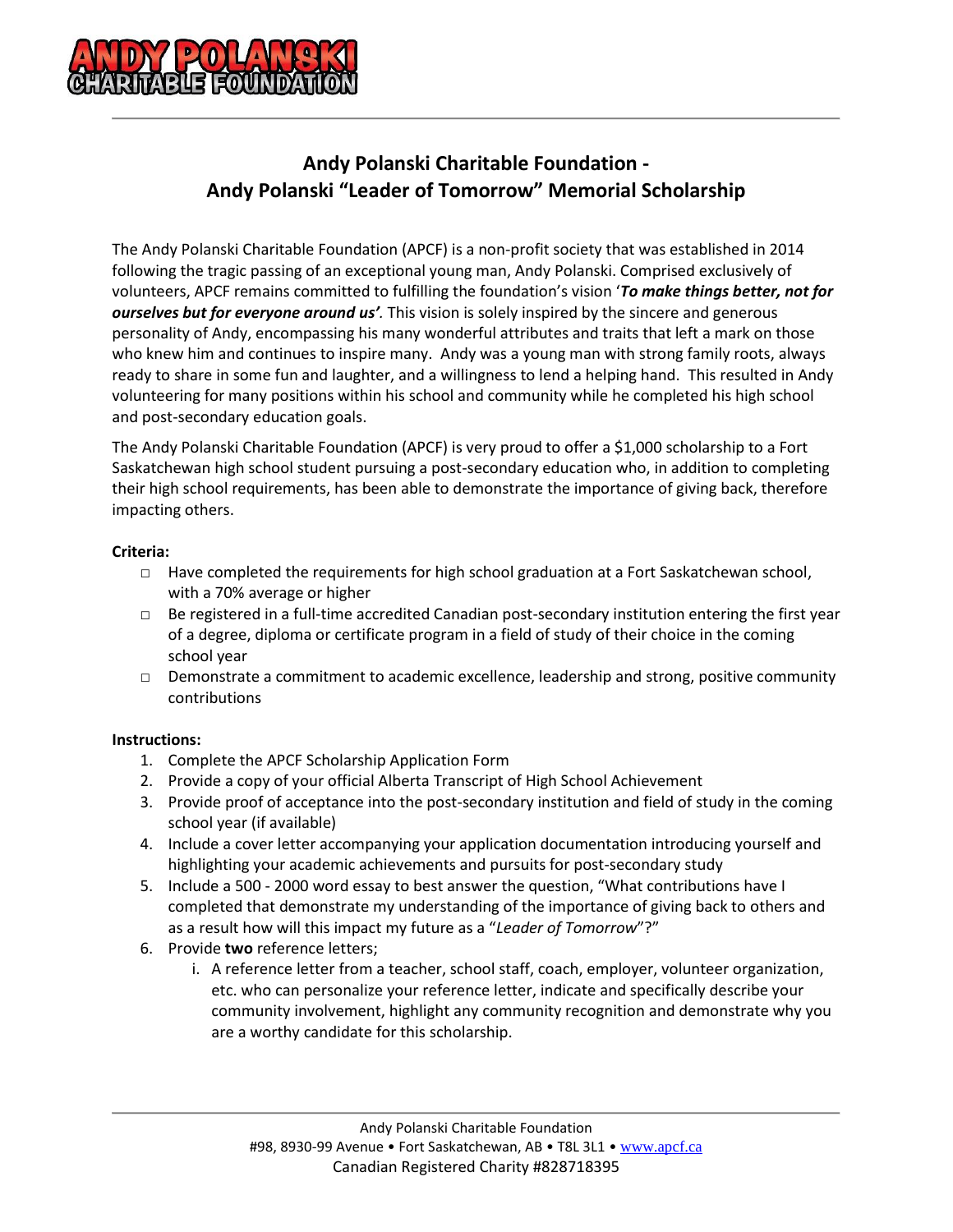

ii. A personal reference letter from someone who has known you for at least 6 months, is not a family member, and must be able to describe how you are a "*Leader of Tomorrow*" and why you should receive this scholarship.

**Note:** Proof of enrollment at the post-secondary institution will be verified to ensure all the criteria conditions have been fulfilled.

#### **Selection**:

A committee, chosen by APCF, will select the scholarship recipient based on a combination of meeting the academic requirement, demonstrating leadership and community involvement based on the application criteria, reference letters and essay submitted.

The selection committee will be evaluating the essay based on the following elements;

- □ Self-impact and personal growth gained
- □ Contributions, experiences and involvements
- □ Continuing as a "Leader of Tomorrow"
- □ Creativity

|                              | <b>Application Submission:</b> Applications will be accepted from Feb $1 -$ Sept 1, 2022 |                                                                                                                                       |  |
|------------------------------|------------------------------------------------------------------------------------------|---------------------------------------------------------------------------------------------------------------------------------------|--|
| <b>Application Deadline:</b> | September 1, 2022.                                                                       |                                                                                                                                       |  |
| <b>Submission Details:</b>   | Mail:                                                                                    | Andy Polanski Charitable Foundation<br>Attn: Scholarship Submissions<br>98, 8930-99 Avenue<br>Fort Saskatchewan, AB<br><b>T8L 3L1</b> |  |
|                              |                                                                                          | Email: scholarships.apcf@gmail.com                                                                                                    |  |

The successful applicant will be contacted by an APCF Representative no later than October 15, 2022.